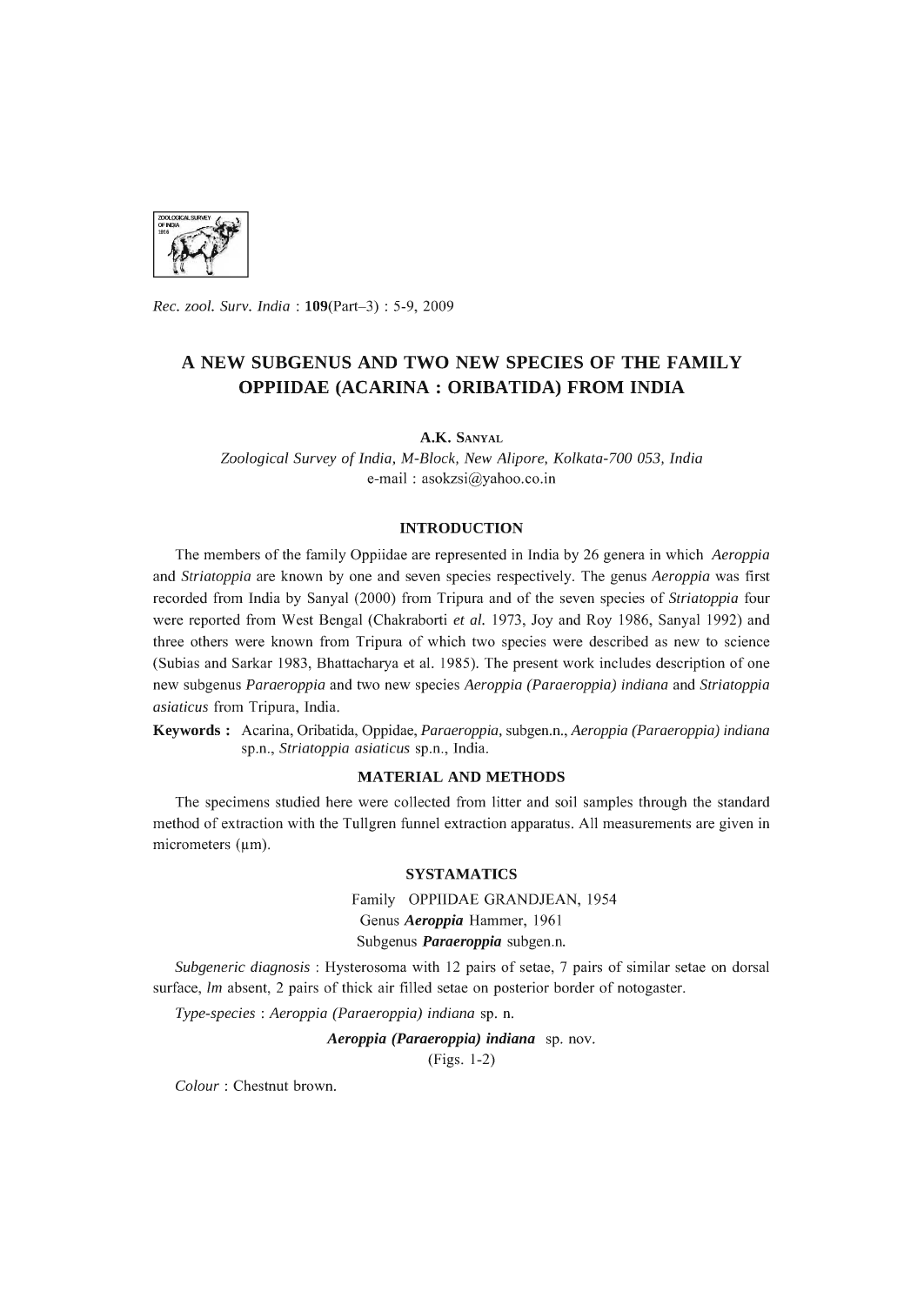*Measurements:* Female (holotype) : Body 652 long, 399 wide (649 and 658 long and 392 and 413 wide in 2 paratypes).

*Prodorsum* (Fig. 1) : Rostrum rounded; rostral setae long (70) nearly twice their mutual distance (44), bilaterally feathered, moderately thick base becoming thin gradually and ended in pointed tip; lamellar setae longest (112) of all prodorsal setae, thin, rough, more than twice their mutual distance (43), placed on very short apophyses; interlamellar setae long (104), erect, thick, beset with bristles, placed at posterior border of pseudostigmata, less than twice their mutual distance (74); sigilla for the cheliceral retractor muscles present in two rows of light spots, each with seven, between lamellar setae; trichobothria with short (26), thin stalk, head (diameter: 22) small, ballshaped; exopseudostigmatic setae short (55) with bristles; on latero-posterior part of propodosoma, cuticle with many tubercles; middle part of propodosoma finely punctated; posterior part of prodorsum with three prominent semilunar crests.

*Notogaster* (Fig. 1) : On either side of dorsosejugal region, a tooth like projection runs backward as keel for a very short distance; notogaster with 12 pairs of setae, one pair of setae *ta* minute, placed lateral to keel; 7 pairs of long, thick, stiff setae, almost equally thick throughout, tips pointed,



Figs. 1-2. *Aeroppia (Paraeroppia) indiana* sp. n., Adult female: 1 - dorsum; 2 - venter.

D:ZSI\(Rec-'09)-109 Fol\Rec-109(1)-48\(M-2)\6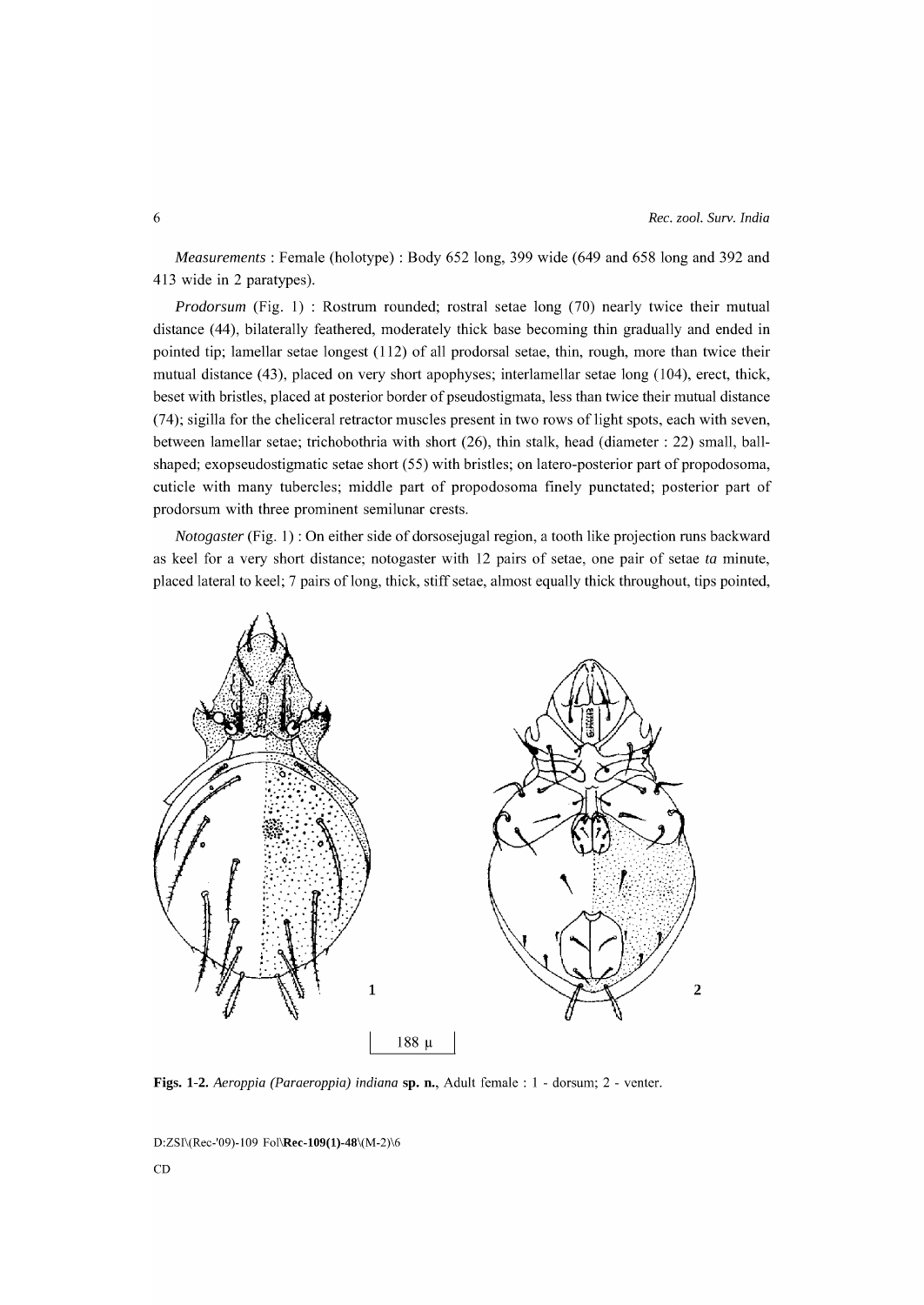with bristles, except dm (107) all longer than lamellar setae,  $r<sub>2</sub>$  (196), *la* (189), *ti* (174), *da* (129), posterior two pairs of setae  $p_1$  (85) and  $r_1$  (104) placed on short apophyses, air filled, stiff, with spines, two pairs of postero-lateral setae  $p_2$  and  $p_3$  very thin, short; notogaster densely punctated. Ventral plate with minute tubercles.

*Epimeral region* (Fig. 2) : Epimeres I and II well separated, III and IV fused; epimeral setae moderately long (38-74), thin, smooth with setal formula 3-1-3-3.

*Ano-genital region* (Fig. 2) : Genital plates rectangular (length: 67, width: 55) with 5 pairs of setae; anal plates separate from genital plates by  $133 \mu m$ ; anal plates punctated and equal in length and width (107) with 2 pairs of setae, setae *an*<sub>1</sub> (41) longer than setae *an*<sub>1</sub> (30); fissure *iad* minute and close to anal plates;  $ad_1$  long (78), thick, rough air filled setae behind anal plates, setae  $ad_2$  and *ad<sub>3</sub>* short; ventral plates finely punctated.

*Legs:* Legs monodactylous. Leg chaetotaxy : I : 2-4-3-4 + 1-19-1; II : 2-4-3-4 + 15-1; III :  $3-3-2-3 + 1-12-1$ ; IV : 1-2-2-4-8-1.

*Type material:* Female holotype, 2 female paratypes, from decomposed soil with loose litter, India: Tripura, Pulcharri (Sabrum), 4. vii. 1993, colI. D. Saha.

*Type depositories:* Holotype and 2 paratypes are deposited in the National Zoological Collection, Zoological Survey of India, Kolkata, India.

*Differential diagnosis* : On the basis of subgneneric diagnosis, the new species is distinguishable from the species under the subgenus *Aeroppia (Aeroppia).* 

> Genus *Striatoppia* Balogh, 1958 *Striatoppia asiaticus* sp. nov. (Figs. 3-4)

*Colour* : Brownish.

*Measurements:* Female (holotype) : Body 245 long, 121 wide (235-261 long and 117-125 wide in 11 paratypes).

*Prodorsum* (Fig. 3): Rostrum rounded; rostral setae moderately long (14), placed at end of two prolamellae present in between rostrum and translamella; translamella developed; lamellar costulae not prominent; lamellar setae short (7), half to rostral setae, fan-shaped; interlamellar setae short (5), thin; two long but faint ridges adjacent to interlamellar setae which enclose 4 light areas of weak chitinization; bothridium cup-shaped; sensillus fusiform with rows of papillae; prolamellar, lamellar and interlamellar regions well granulated.

*Notogaster* (Fig. 3) : Notogaster oval-shaped, smooth, striated; 10 pairs of moderately long (12-14) notogastral setae, all setae including  $p_1$  fan-shaped with longitudinal striation.

*Epimeral region* (Fig. 4) : Epimere I broad, separated by a prominent sternal plate, epimeres II and fused III-IV separated by narrow ridge; apodemata II narrow, sejugal apodemata very broad; epimeres marginally reticulated with punctation, epimeral setal formula 3: 1: 3: 3; 1b, 3b, 4a, 4b long, broad and barbed.

D:ZSI\(Rec-'09)-109 Fol\Rec-109(1)-48\(M-2)\7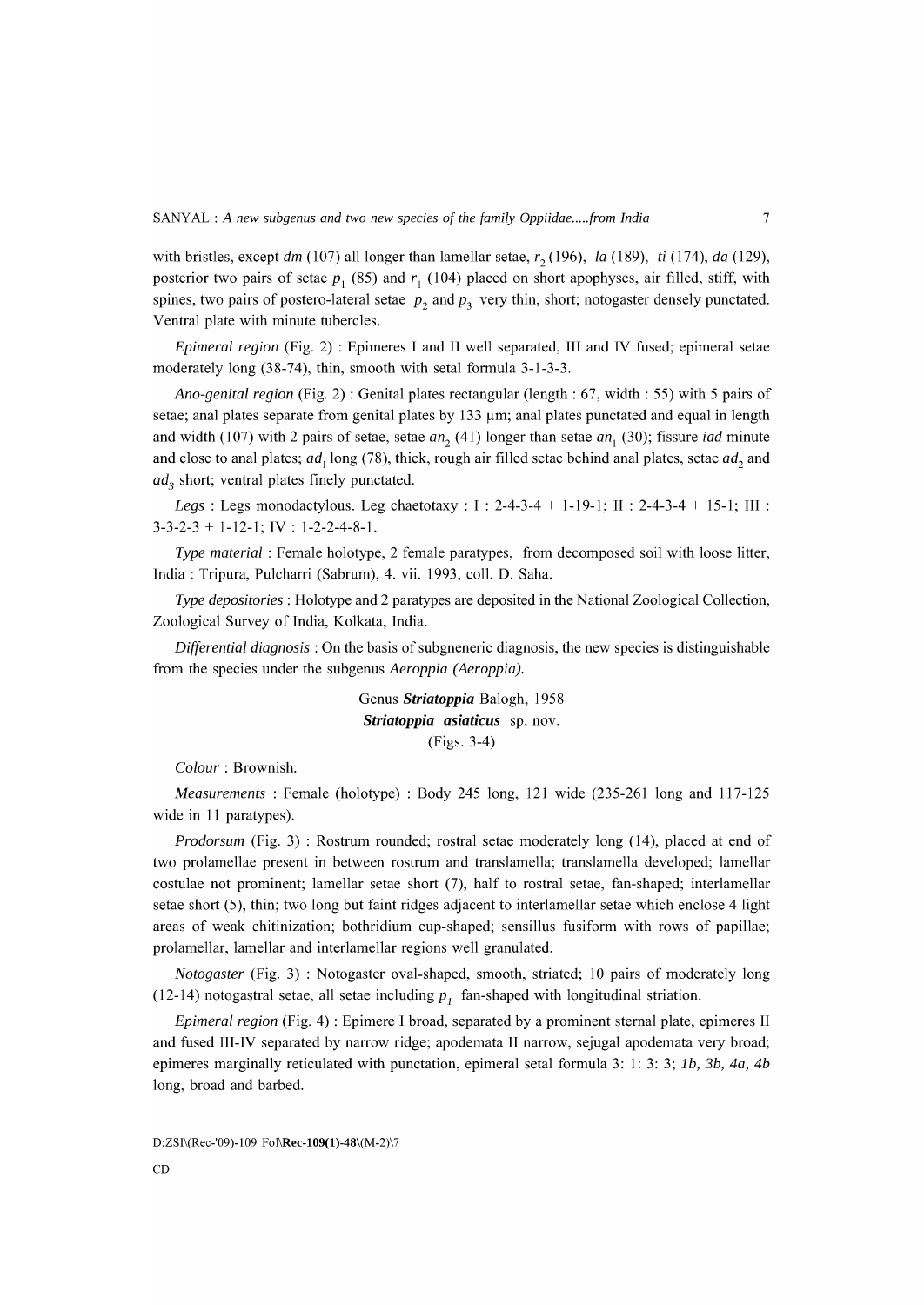*Ana-genital plates* (Fig. 4) : Genital plates more or less squarish (length: 23, width: 21) with 5 pairs of smooth setae; aggenital and adanal setae finely barbed, anterior portion of ventral plates faintly striated, thickly punctated; anal plates almost rectangular in shape (length: 40, width: 35) with 2 plairs of setiform setae; *iad* fissures adjacent to anal plates.

*Legs*: Legs monodactylous, punctated. Leg chaetotaxy : Leg I : 3-2-0-4-16+1; Leg II : 3-0-0-3-7-1; Leg III : 0-2-1-4-10-1; Leg IV : 3-1-0-3-12-1.

*Type material:* Female holotype, 11 female paratypes, from soil with cowdung, India: Tripura, Dhuptali ( Udaipur ), 22. i.1992, colI. S. Saha.

*Type depositories* : Holotype and 11 paratypes are deposited in the National Zoological Collection, Zoological Survey of India, Kolkata, India.

*Differential diagnosis* : The new species approaches close to *Striatoppia similis* Subias and Sarkar, 1983 from Tripura, India regarding nature of rostral, lamellar, interlamellar and notogastral setae, nature of sensillus and nature of epimeral setae (expect 4b). But it can be easily separated from Subias and Sarkar's species by the presence of fan shaped notogastral setae  $p$ , absence of granulation in notogaster, shape of prolamellar ridges and in having barbed aggenital and adanal setae.



Figs. 3-4. *Striatoppia asiaticus* sp.n., Adult female : 3 - dorsum; 4 - venter.

D:ZSI\(Rec-'09)-109 Fol\Rec-109(1)-48\(M-2)\8